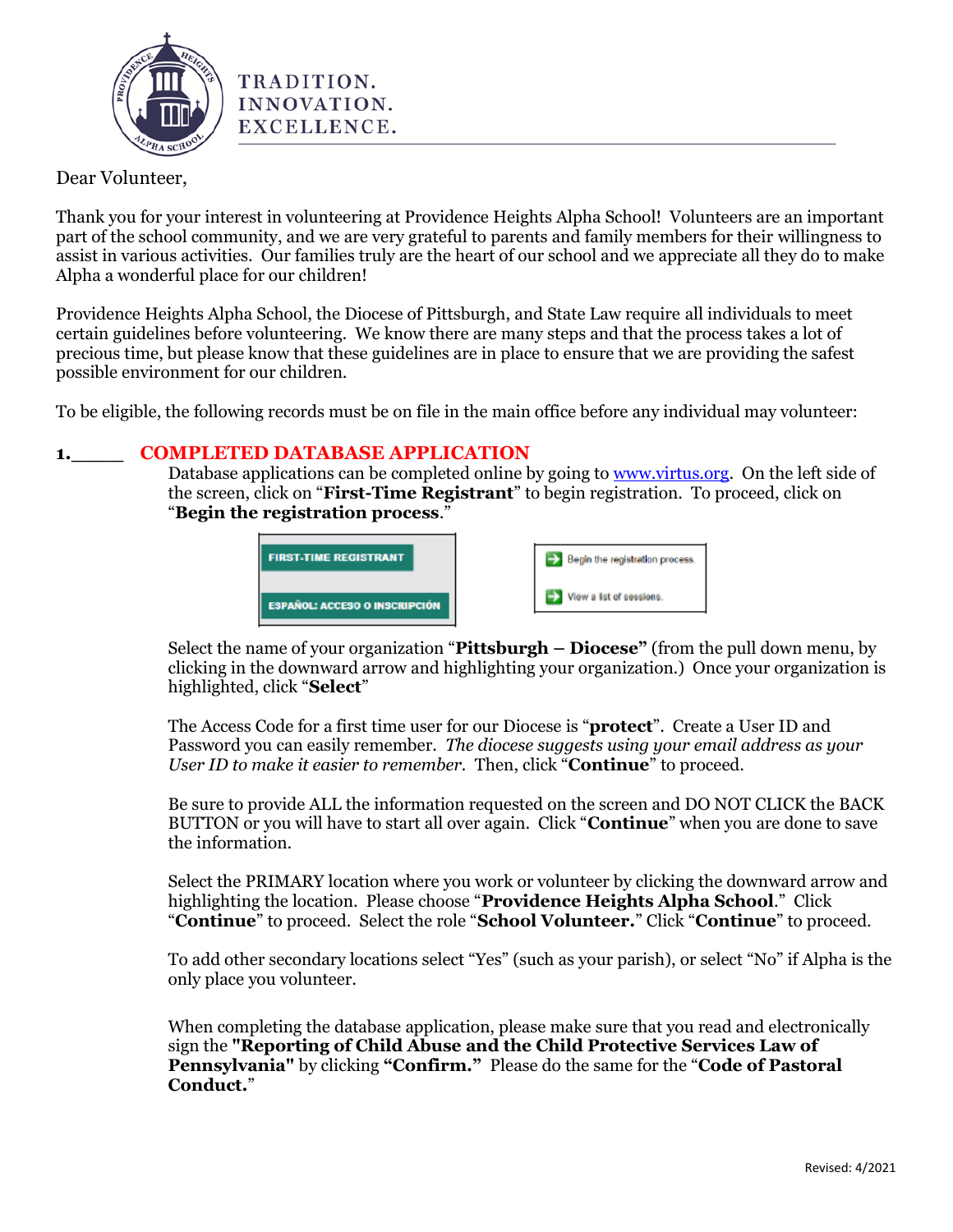

# TRADITION. INNOVATION. EXCELLENCE.

## **2.\_\_\_\_ PENNSYLVANIA STATE POLICE CRIMINAL RECORD (ACT 34)**

The Criminal Record Clearance will be generated automatically by the Diocese of Pittsburgh once the online application (above) has been completed. *(Renewal required every five years.)*

#### **3.\_\_\_\_ PENNSYLVANIA CHILD ABUSE CLEARANCE (ACT 151)**

To complete the Child Abuse Clearances please click on the "Online Application" link or go to [www.compass.state.pa.us/cwis/public/home.](file:///I:/Clearances/Clearances/www.compass.state.pa.us/cwis/public/home) *Please DO NOT complete a paper application as they can take up to 2 months to process.*

To apply online you will need to create an account in the Child Welfare Portal & a unique payment code is required. Please contact Heather Parker at [hparker@alphaschool.org](mailto:hparker@alphaschool.org) for this code. *(Renewal required every 5yrs)*



## **4.\_\_\_\_ FINGERPRINTING (ACT 153)**

As you work through the Database, there are 3 questions you must answer before doing your fingerprint clearance…

| Have you ever for any reason been suspended, dismissed or asked to resign a<br>paid or volunteer position?<br>$\bigcirc$ Yes<br>$\bigcirc$ No     |  |
|---------------------------------------------------------------------------------------------------------------------------------------------------|--|
| Have you ever been accused of or arrested for physically, sexually, or emotionally<br>abusing a child or an adult?<br>$\bigcirc$ Yes<br>$\Box$ No |  |
| Continue                                                                                                                                          |  |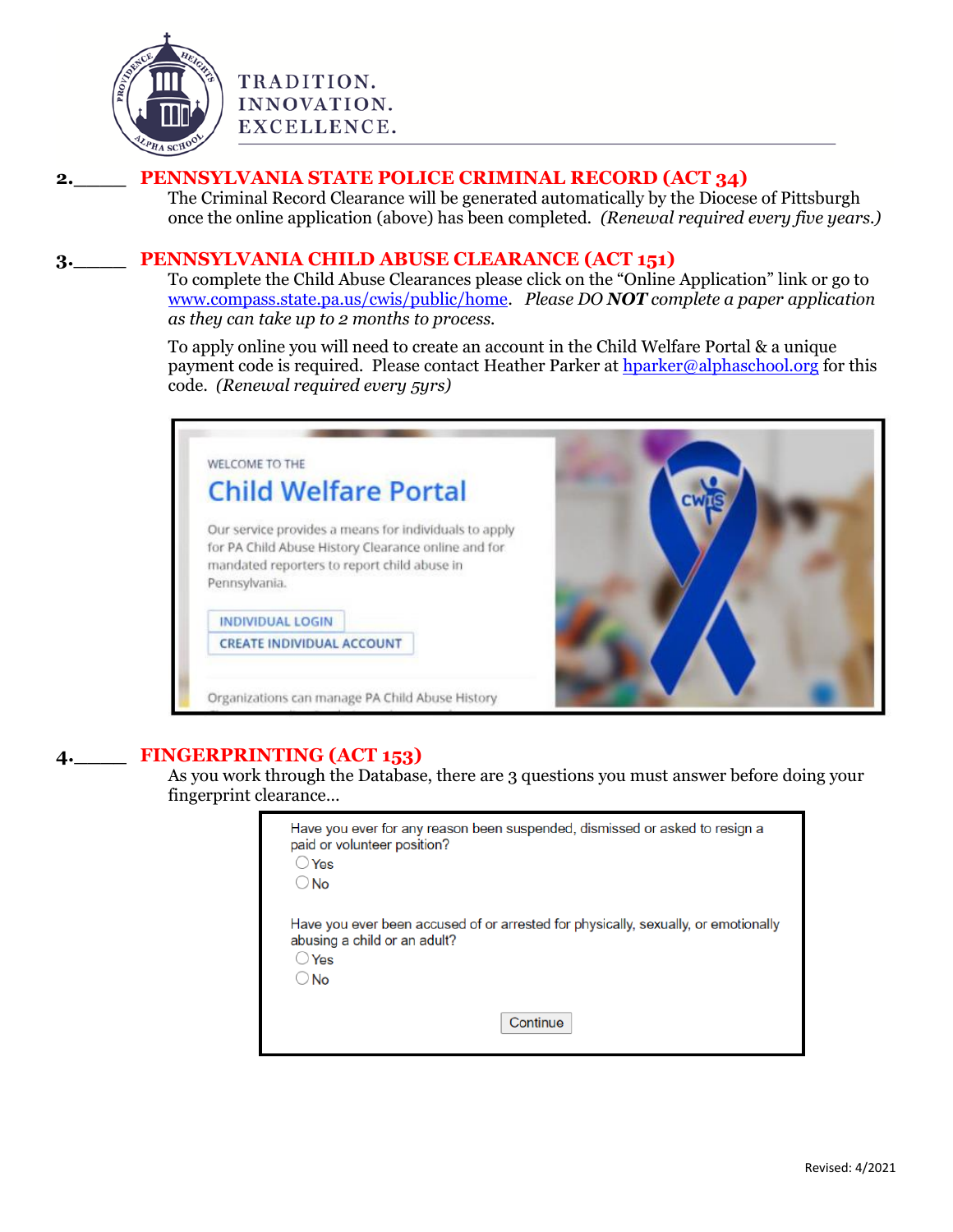

TRADITION. INNOVATION. EXCELLENCE.

| Have you lived in Pennsylvania for at least 10 consecutive years?<br>$\supset$ Yes |          |
|------------------------------------------------------------------------------------|----------|
| $\supset$ No                                                                       |          |
|                                                                                    |          |
|                                                                                    | Continue |

*Have you lived in Pennsylvania for the past ten years? If you said "YES"?* If you have lived in Pennsylvania for the past ten years, fingerprinting is **not necessary**. However, you do need to complete and sign the attached **Disclosure Statement Application for Volunteers** form by clicking "**Confirm**." Then, print, sign, and return the form to Heather Parker for your file. Please note that a paper copy MUST be turned into school for your file, for it to be considered complete. *(Renewal required every 5yrs)* 



#### *If you said "NO"?*

If you currently live out-of-state or have moved to Pennsylvania within the past ten years, fingerprinting **is required**. You will see this screen…

|                                                                                             | <b>FBI Clearance Codes</b>                     |
|---------------------------------------------------------------------------------------------|------------------------------------------------|
| Parish Volunteers                                                                           | Lise code 1KG6ZJ                               |
| School Employee                                                                             | Use code 1KG6TR                                |
| Preschool/Child Care Services Employee                                                      | Use code 1KG738                                |
| School Volunteer                                                                            | Use code 1KG6Y3                                |
| Parish Employee                                                                             | Use code 1KG756                                |
| Central Administration Employee                                                             | Contact Colleen Murin cmurin@diopitt.org       |
| Clergy                                                                                      | Contact Colleen Murin cmurin@diopitt.org       |
|                                                                                             | <b>Click here to begin your FBI Clearance</b>  |
| Once you are finished with the FBI Clearance, close the tab only. DO NOT CLOSE THE BROWSER! | The FBI Clearance form will open in a new tab. |
|                                                                                             |                                                |

Or you can go to [https://uenroll.identogo.com/.](https://uenroll.identogo.com/) Use service code **1KG6Y3** for Catholic School Volunteers. Click on "**Schedule or Manage Appointment**."